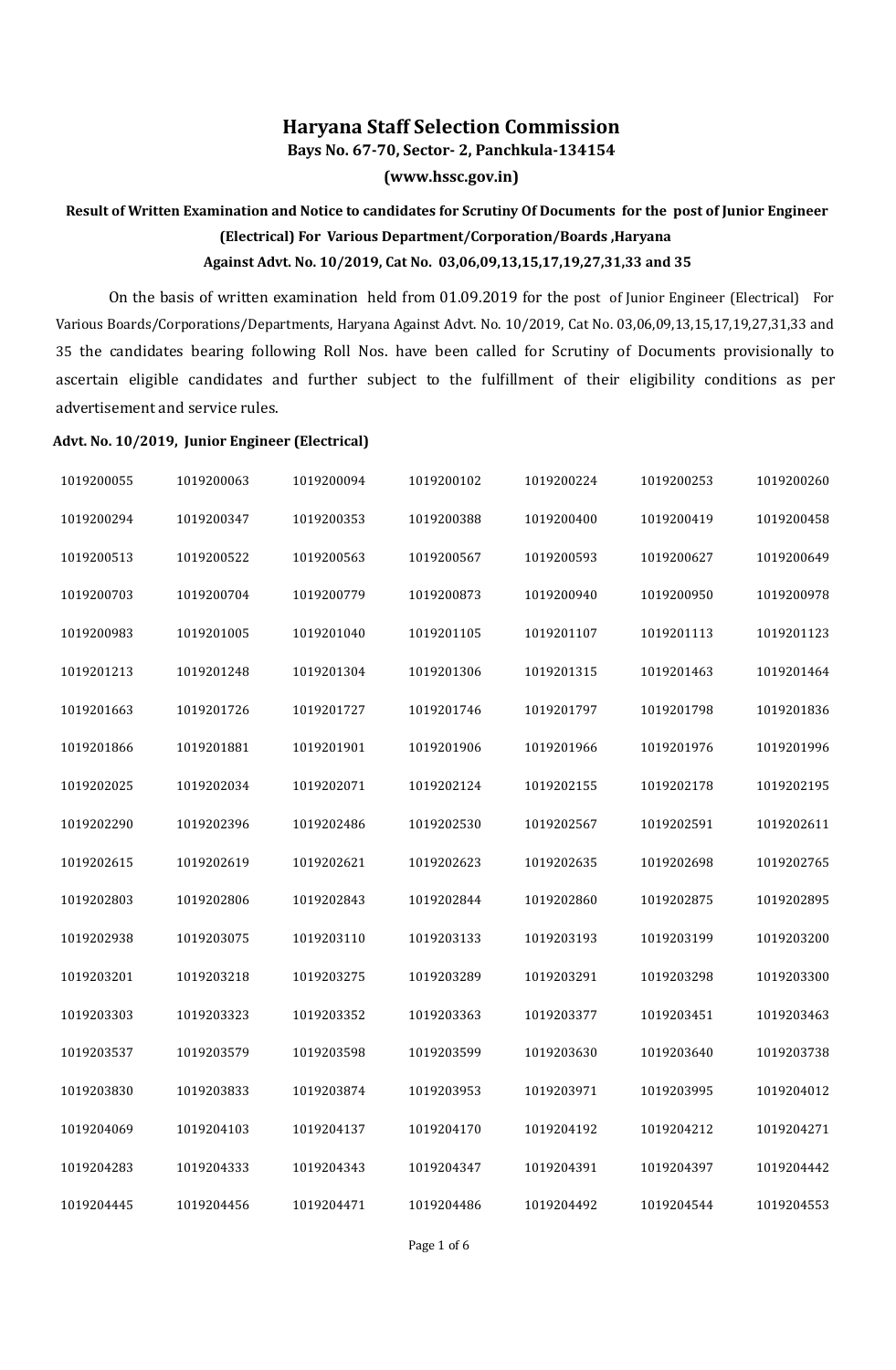| 1019204744 | 1019204846 | 1019204895 | 1019204917 | 1019204980 | 1019205086 | 1019205099 |
|------------|------------|------------|------------|------------|------------|------------|
| 1019205182 | 1019205191 | 1019205197 | 1019205276 | 1019205279 | 1019205294 | 1019205328 |
| 1019205379 | 1019205386 | 1019205397 | 1019205436 | 1019205502 | 1019205519 | 1019205588 |
| 1019205643 | 1019205667 | 1019205718 | 1019205722 | 1019205747 | 1019205847 | 1019205883 |
| 1019205924 | 1019205927 | 1019205977 | 1019205978 | 1019205980 | 1019206032 | 1019206042 |
| 1019206051 | 1019206099 | 1019206118 | 1019206121 | 1019206155 | 1019206230 | 1019206254 |
| 1019206278 | 1019206291 | 1019206420 | 1019206465 | 1019206506 | 1019206543 | 1019206560 |
| 1019206566 | 1019206567 | 1019206694 | 1019206711 | 1019206725 | 1019206803 | 1019206826 |
| 1019206931 | 1019206951 | 1019206954 | 1019207010 | 1019207037 | 1019207049 | 1019207199 |
| 1019207202 | 1019207211 | 1019207221 | 1019207226 | 1019207250 | 1019207285 | 1019207342 |
| 1019207394 | 1019207404 | 1019207461 | 1019207503 | 1019207520 | 1019207554 | 1019207558 |
| 1019207568 | 1019207582 | 1019207671 | 1019207740 | 1019207744 | 1019207813 | 1019207841 |
| 1019207860 | 1019207933 | 1019207941 | 1019207958 | 1019208010 | 1019208067 | 1019208109 |
| 1019208111 | 1019208118 | 1019208124 | 1019208125 | 1019208148 | 1019208183 | 1019208230 |
| 1019208234 | 1019208334 | 1019208337 | 1019208347 | 1019208428 | 1019208455 | 1019208490 |
| 1019208514 | 1019208516 | 1019208604 | 1019208629 | 1019208640 | 1019208696 | 1019208706 |
| 1019208741 | 1019208759 | 1019208831 | 1019208850 | 1019208946 | 1019208954 | 1019209007 |
| 1019209024 | 1019209114 | 1019209128 | 1019209130 | 1019209131 | 1019209167 | 1019209173 |
| 1019209179 | 1019209231 | 1019209282 | 1019209287 | 1019209309 | 1019209331 | 1019209344 |
| 1019209389 | 1019209533 | 1019209540 | 1019209544 | 1019209546 | 1019209595 | 1019209610 |
| 1019209648 | 1019209685 | 1019209714 | 1019209735 | 1019209742 | 1019209750 | 1019209802 |
| 1019209833 | 1019209893 | 1019209903 | 1019209908 | 1019209958 | 1019210002 | 1019210059 |
| 1019210073 | 1019210121 | 1019210163 | 1019210203 | 1019210243 | 1019210262 | 1019210265 |
| 1019210386 | 1019210390 | 1019210425 | 1019210430 | 1019210438 | 1019210482 | 1019210531 |
| 1019210536 | 1019210541 | 1019210573 | 1019210630 | 1019210695 | 1019210746 | 1019210823 |
| 1019210860 | 1019210898 | 1019210914 | 1019210968 | 1019211009 | 1019211021 | 1019211080 |
| 1019211104 | 1019211109 | 1019211115 | 1019211120 | 1019211157 | 1019211168 | 1019211180 |
| 1019211294 | 1019211345 | 1019211363 | 1019211424 | 1019211629 | 1019211632 | 1019211634 |
| 1019211681 | 1019211716 | 1019211732 | 1019211769 | 1019211816 | 1019211900 | 1019211932 |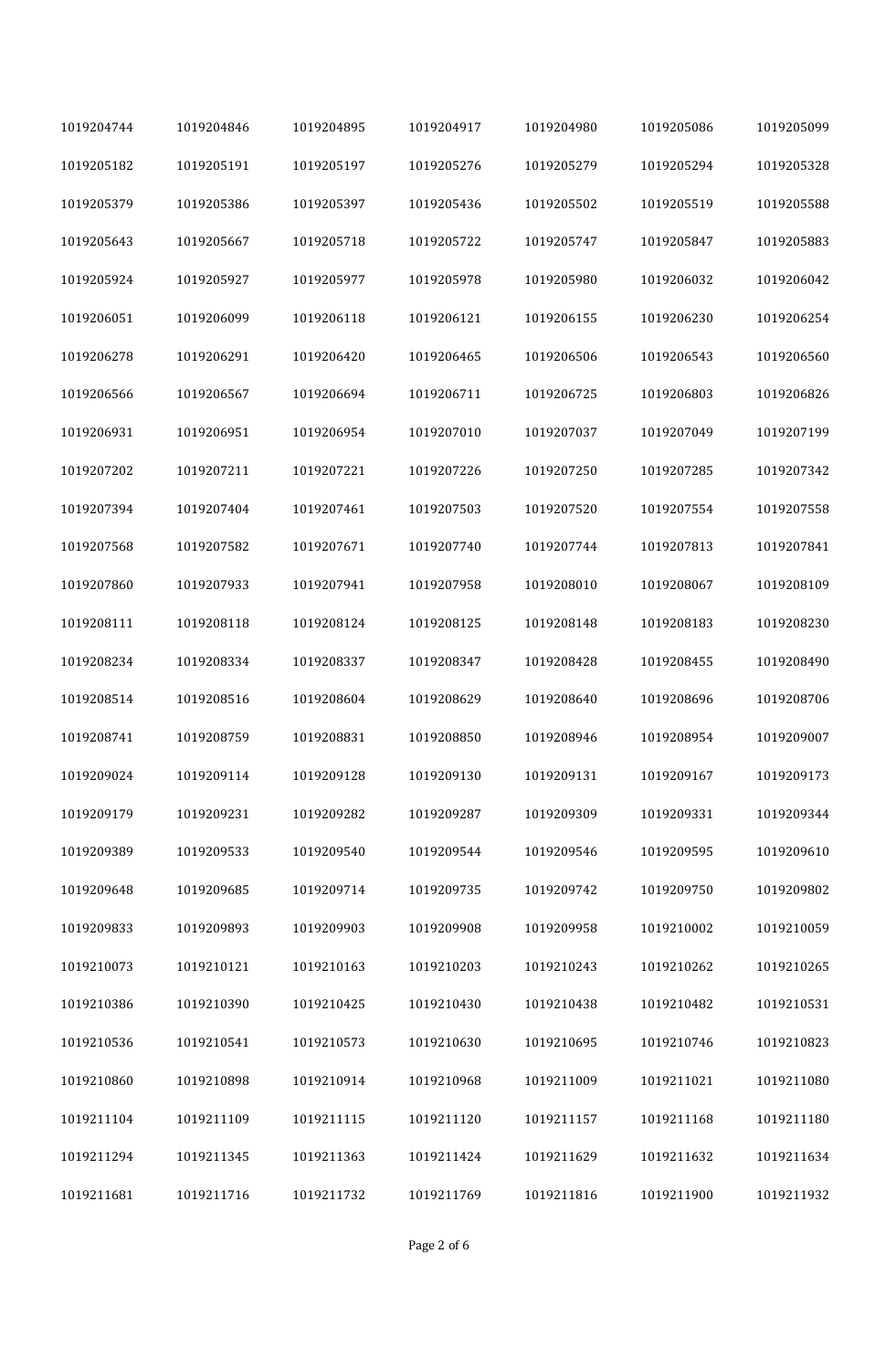| 1019211982 | 1019212028 | 1019212032 | 1019212046 | 1019212053 | 1019212094 | 1019212123 |
|------------|------------|------------|------------|------------|------------|------------|
| 1019212163 | 1019212177 | 1019212246 | 1019212252 | 1019212253 | 1019212275 | 1019212287 |
| 1019212310 | 1019212385 | 1019212398 | 1019212496 | 1019212527 | 1019212547 | 1019212593 |
| 1019212610 | 1019212682 | 1019212714 | 1019212735 | 1019212739 | 1019212832 | 1019212865 |
| 1019212906 | 1019212929 | 1019212930 | 1019212960 | 1019212992 | 1019212996 | 1019213015 |
| 1019213031 | 1019213131 | 1019213141 | 1019213169 | 1019213184 | 1019213204 | 1019213214 |
| 1019213215 | 1019213221 | 1019213310 | 1019213361 | 1019213434 | 1019213494 | 1019213496 |
| 1019213517 | 1019213576 | 1019213668 | 1019213669 | 1019213689 | 1019213723 | 1019213749 |
| 1019213770 | 1019213792 | 1019213803 | 1019213819 | 1019213834 | 1019213949 | 1019214206 |
| 1019214260 | 1019214304 | 1019214340 | 1019214375 | 1019214380 | 1019214389 | 1019214452 |
| 1019214456 | 1019214482 | 1019214502 | 1019214515 | 1019214543 | 1019214673 | 1019214691 |
| 1019214703 | 1019214761 | 1019214767 | 1019214770 | 1019214797 | 1019214850 | 1019214870 |
| 1019214931 | 1019214937 | 1019214985 | 1019215023 | 1019215030 | 1019215057 | 1019215070 |
| 1019215088 | 1019215250 | 1019215252 | 1019215253 | 1019215254 | 1019215275 | 1019215316 |
| 1019215369 | 1019215373 | 1019215394 | 1019215419 | 1019215436 | 1019215568 | 1019215585 |
| 1019215670 | 1019215678 | 1019215686 | 1019215722 | 1019215756 | 1019215781 | 1019215875 |
| 1019215901 | 1019215909 | 1019215939 | 1019215985 | 1019216035 | 1019216036 | 1019216039 |
| 1019216089 | 1019216198 | 1019216213 | 1019216374 | 1019216394 | 1019216397 | 1019216433 |
| 1019216454 | 1019216467 | 1019216547 | 1019216557 | 1019216647 | 1019216674 | 1019216706 |
| 1019216709 | 1019216726 | 1019216737 | 1019216814 | 1019216822 | 1019216825 | 1019216837 |
| 1019216889 | 1019216890 | 1019217056 | 1019217069 | 1019217099 | 1019217142 | 1019217203 |
| 1019217213 | 1019217232 | 1019217239 | 1019217241 | 1019217250 | 1019217261 | 1019217319 |
| 1019217324 | 1019217331 | 1019217377 | 1019217432 | 1019217500 | 1019217536 | 1019217557 |
| 1019217612 | 1019217618 | 1019217621 | 1019217624 | 1019217691 | 1019217752 | 1019217792 |
| 1019217806 | 1019217856 | 1019217859 | 1019217925 | 1019217936 | 1019218007 | 1019218019 |
| 1019218025 | 1019218028 | 1019218087 | 1019218105 | 1019218113 | 1019218227 | 1019218236 |
| 1019218279 | 1019218342 | 1019218482 | 1019218489 | 1019218501 | 1019218592 | 1019218622 |
| 1019218652 | 1019218723 | 1019218804 | 1019218836 | 1019218864 | 1019218870 | 1019218953 |
| 1019219020 | 1019219021 | 1019219038 | 1019219061 | 1019219101 | 1019219157 | 1019219199 |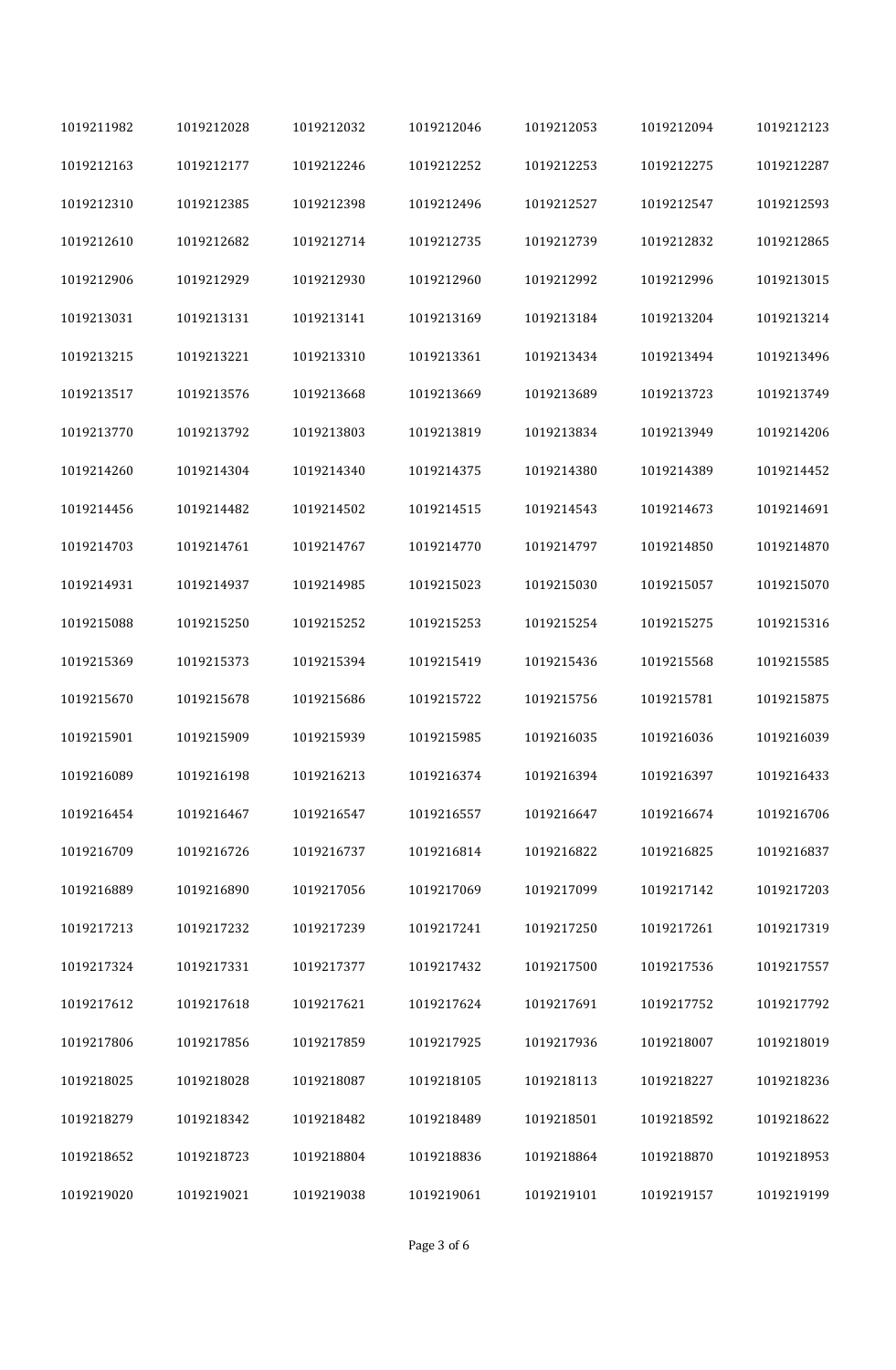| 1019219202 | 1019219244 | 1019219294 | 1019219320 | 1019219340 | 1019219394 | 1019219429 |
|------------|------------|------------|------------|------------|------------|------------|
| 1019219438 | 1019219484 | 1019219503 | 1019219555 | 1019219577 | 1019219594 | 1019219623 |
| 1019219625 | 1019219728 | 1019219741 | 1019219757 | 1019219792 | 1019219847 | 1019219856 |
| 1019219902 | 1019219928 | 1019219929 | 1019219935 | 1019219962 | 1019220123 | 1019220146 |
| 1019220200 | 1019220203 | 1019220219 | 1019220231 | 1019220269 | 1019220323 | 1019220338 |
| 1019220406 | 1019220407 | 1019220506 | 1019220512 | 1019220592 | 1019220607 | 1019220617 |
| 1019220736 | 1019220783 | 1019220789 | 1019220794 | 1019220796 | 1019220811 | 1019220904 |
| 1019220946 | 1019220956 | 1019220983 | 1019220997 | 1019221012 | 1019221045 | 1019221079 |
| 1019221106 | 1019221123 | 1019221214 | 1019221267 | 1019221301 | 1019221323 | 1019221345 |
| 1019221393 | 1019221428 | 1019221435 | 1019221441 | 1019221476 | 1019221489 | 1019221492 |
| 1019221496 | 1019221593 | 1019221658 | 1019221669 | 1019221745 | 1019221770 | 1019221788 |
| 1019221808 | 1019221878 | 1019221899 | 1019221909 | 1019221921 | 1019221935 | 1019221979 |
| 1019221987 | 1019222037 | 1019222039 | 1019222058 | 1019222064 | 1019222071 | 1019222103 |
| 1019222111 | 1019222232 | 1019222233 | 1019222243 | 1019222283 | 1019222297 | 1019222299 |
| 1019222333 | 1019222355 | 1019222379 | 1019222382 | 1019222435 | 1019222483 | 1019222505 |
| 1019222514 | 1019222574 | 1019222615 | 1019222651 | 1019222671 | 1019222699 | 1019222702 |
| 1019222717 | 1019222723 | 1019222735 | 1019222740 | 1019222752 | 1019222791 | 1019222815 |
| 1019222846 | 1019222856 | 1019222858 | 1019222939 | 1019223012 | 1019223048 | 1019223058 |
| 1019223068 | 1019223147 | 1019223191 | 1019223247 | 1019223305 | 1019223331 | 1019223336 |
| 1019223357 | 1019223359 | 1019223452 | 1019223516 | 1019223518 | 1019223573 | 1019223580 |
| 1019223594 | 1019223635 | 1019223657 | 1019223780 | 1019223826 | 1019223867 | 1019223903 |
| 1019224010 | 1019224011 | 1019224046 | 1019224073 | 1019224084 | 1019224236 | 1019224378 |
| 1019224430 | 1019224470 | 1019224485 | 1019224489 | 1019224502 | 1019224520 | 1019224635 |
| 1019224722 | 1019224774 | 1019224797 | 1019224864 | 1019224889 | 1019224998 | 1019225021 |
| 1019225067 | 1019225102 | 1019225107 | 1019225114 | 1019225162 | 1019225213 | 1019225227 |
| 1019225256 | 1019225294 | 1019225329 | 1019225351 | 1019225376 | 1019225426 | 1019225487 |
| 1019225496 | 1019225503 | 1019225569 | 1019225609 | 1019225616 | 1019225654 | 1019225677 |
| 1019225685 | 1019225706 | 1019225754 | 1019225777 | 1019225838 | 1019225989 | 1019226012 |
| 1019226065 | 1019226107 | 1019226112 | 1019226120 | 1019226126 | 1019226157 | 1019226172 |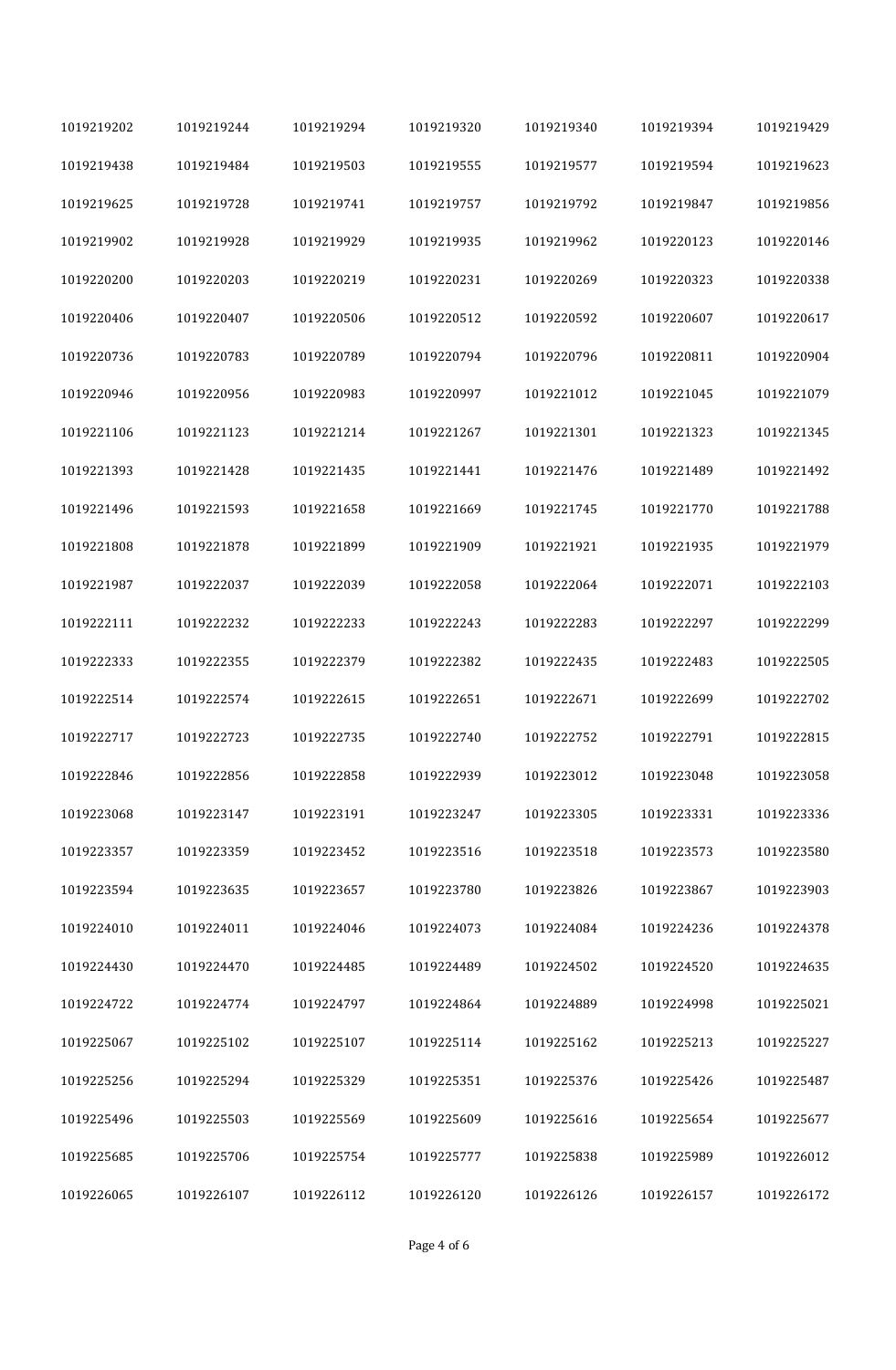| 1019226186 | 1019226417 | 1019226447 | 1019226460 | 1019226592 | 1019226638 | 1019226724 |
|------------|------------|------------|------------|------------|------------|------------|
| 1019226775 | 1019226780 | 1019226868 | 1019226890 | 1019226904 | 1019226929 | 1019226989 |
| 1019226992 | 1019227038 | 1019227050 | 1019227118 | 1019227141 | 1019227215 | 1019227238 |
| 1019227254 | 1019227383 | 1019227389 | 1019227411 | 1019227477 | 1019227527 | 1019227530 |
| 1019227541 | 1019227542 | 1019227543 | 1019227582 | 1019227633 | 1019227679 | 1019227681 |
| 1019227764 | 1019227943 | 1019227997 | 1019228024 | 1019228056 | 1019228101 | 1019228107 |
| 1019228112 | 1019228127 | 1019228147 | 1019228156 | 1019228177 | 1019228195 | 1019228218 |
| 1019228220 | 1019228226 | 1019228229 | 1019228256 | 1019228289 | 1019228302 | 1019228321 |
| 1019228324 | 1019228325 | 1019228402 | 1019228426 | 1019228439 | 1019228547 | 1019228573 |
| 1019228603 | 1019228623 | 1019228738 | 1019228769 | 1019228795 | 1019228828 | 1019228833 |
| 1019228839 | 1019228855 | 1019228888 | 1019228942 | 1019228970 | 1019229003 | 1019229018 |
| 1019229031 | 1019229046 | 1019229071 | 1019229080 | 1019229106 | 1019229126 | 1019229132 |
| 1019229141 | 1019229160 | 1019229191 | 1019229204 | 1019229235 | 1019229250 | 1019229327 |
| 1019229352 | 1019229353 | 1019229354 | 1019229397 | 1019229414 | 1019229428 | 1019229464 |
| 1019229486 | 1019229540 | 1019229583 | 1019229592 | 1019229640 | 1019229666 | 1019229689 |
| 1019229736 | 1019229766 | 1019229889 | 1019229896 | 1019229987 | 1019230128 | 1019230135 |
| 1019230141 | 1019230169 | 1019230202 | 1019230203 | 1019230229 | 1019230231 | 1019230236 |
| 1019230271 | 1019230314 | 1019230338 | 1019230412 | 1019230425 | 1019230462 | 1019230469 |
| 1019230470 | 1019230502 | 1019230518 | 1019230529 | 1019230544 | 1019230558 | 1019230588 |
| 1019230632 | 1019230652 | 1019230845 | 1019230956 | 1019230963 | 1019231060 | 1019231098 |
| 1019231151 | 1019231159 | 1019231166 | 1019231181 | 1019231298 | 1019231308 | 1019231400 |
| 1019231516 | 1019231580 | 1019231718 | 1019231761 | 1019231765 | 1019231870 | 1019231881 |
| 1019231887 | 1019231969 | 1019231974 | 1019232069 | 1019232128 | 1019232131 | 1019232138 |
| 1019232145 | 1019232162 | 1019232203 | 1019232205 | 1019232215 | 1019232293 | 1019232304 |
| 1019232354 | 1019232450 | 1019232473 | 1019232477 | 1019232514 | 1019232524 | 1019232544 |
| 1019232616 | 1019232719 | 1019232724 | 1019232765 | 1019232831 | 1019232853 | 1019232882 |
| 1019232895 | 1019233190 | 1019233205 | 1019233236 | 1019233247 | 1019233253 | 1019233264 |
| 1019233289 | 1019233298 | 1019233332 | 1019233343 | 1019233371 | 1019233416 | 1019233442 |
| 1019233535 | 1019233549 | 1019233686 | 1019233725 | 1019233780 | 1019233793 | 1019233848 |